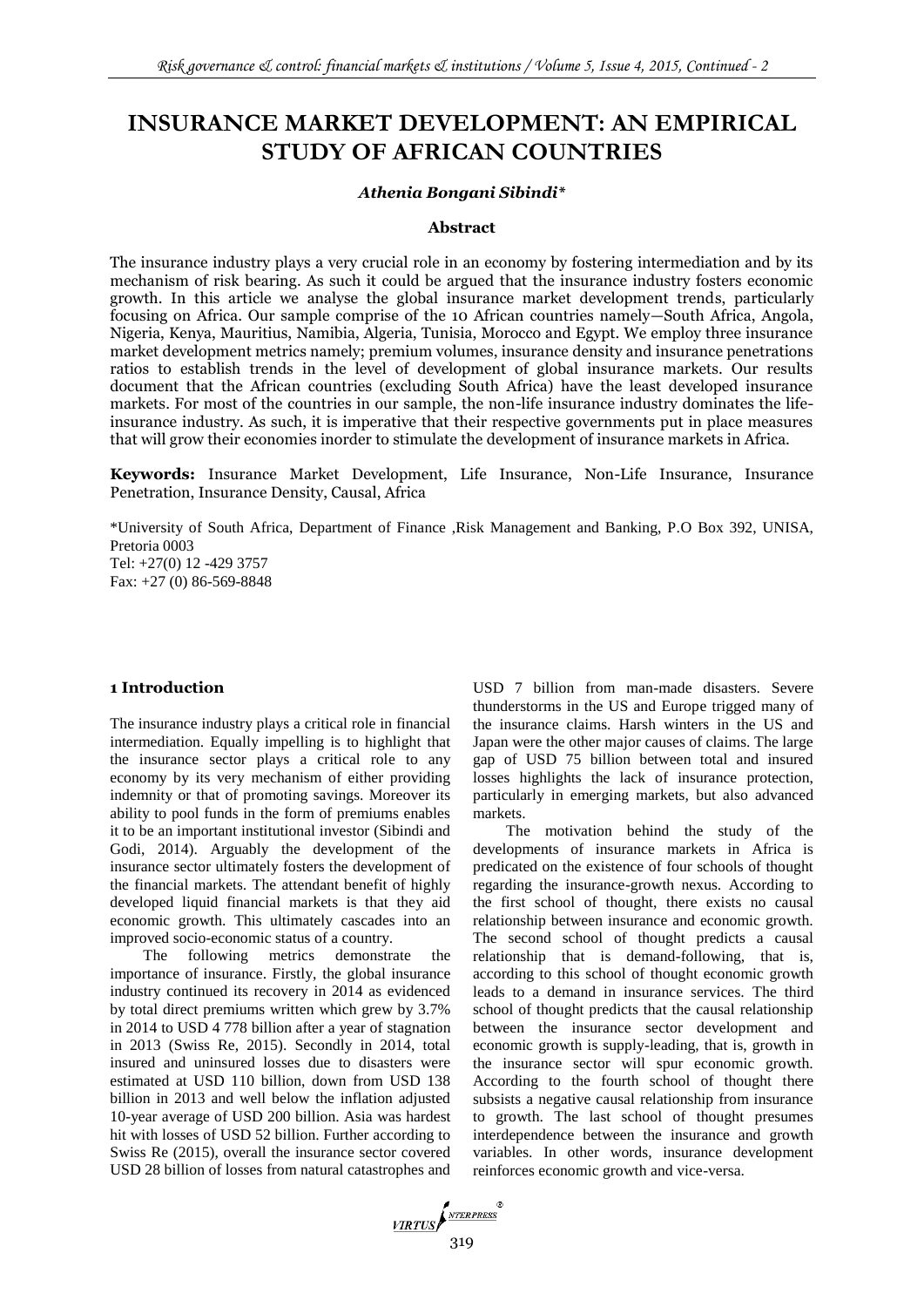Against this backdrop, the present study seeks to investigate the development of insurance markets within the context of developing economies of Africa. Amongst the previous studies on the development of the insurance sector, Sibindi (2014a) investigated the relationship between life insurance sector development, financial development and economic growth using a single country of focus being South Africa. He found that economic growth spurs the development of the long-term insurance sector as well as influences financial development in South Africa lending credence to 'demand-following' insurancegrowth hypothesis. Notwithstanding, the limitations of this study was that it did not go into detail to analyse the development of the insurance sector. Moreover it was only confined to one country. The present study seeks to investigate the state of the insurance markets in Africa. The *a priori* expectation is that the more developed the insurance markets, the more they will influence economic output.

The rest of the paper is arranged as follows. Section 2 reviews the related theoretical literature. Section 3 reviews the empirical literature. Section 4 gives an overview of the key metrics in insurance market development starting with the worldview and lastly focusing on selected African countries. Section 5 then concludes.

# **2 Review of Related Literature: Insurance Market Development and Growth Nexus**

The importance of the insurance sector is aptly articulated by Liedtke (2007). He contends that insurance has a doubly positive impact on the savings of an economy: Firstly, it increases the general savings rate (especially through the existence of life insurance products) thus creating deeper markets and allowing for more investments. Secondly, it decreases the level of unnecessary precautionary savings (savings often not available to capital markets) and stimulates investment and consumption by reducing bound (and therefore unproductive or less productive) capital. He goes on further to aver that insurance thus helps to provide more working capital to an economy because people do not have to protect themselves against the eventuality of, for example, their home being destroyed by a fire. They just have to secure adequate cover through a fire insurance policy and be ready to pay a much lower amount of money over a longer period—a totally different mechanism. This means that the money saved in the process can be allocated to other things, more in line with the preferences of the individuals and more productively. In essence the insurance mechanisms transform dormant capital into free capital.

The insurance-economic growth nexus draws from the finance- economic growth nexus theory which has evolved over the years and can be traced to the works of Schumpeter (1912) and later McKinnon (1973). The main argument by Schumpeter was the important role played by financial institutions in spurring technological innovation and economic activities. The financial activities of savings mobilisation, project evaluation, risk monitoring and management facilitate these two functions. On the other hand McKinnon posits that financial development is stunted by restrictive government regulations, interest rate ceilings, loan subsidies and high reserve requirements for the banking sector.

It would seem that there is consensus amongst the scholars when characterising the finance-growth nexus as follows: (1) there is no causal relationship; (2) the causal relationship is demand-following, that is, economic growth leads to a demand in financial services; (3) the causal relationship is supply-leading, that is growth in the financial sector will spur economic growth; (4) negative causal relationship from finance to growth; (5) interdependence.

Hitherto extant studies have interrogated the finance-growth nexus by mainly focusing on the stock markets and the banking sector. There is scant research that focuses on the insurance sector. The importance of the insurance sector in economic development continues to seize the attention of scholars and has gained prominence over the last two decades. Amongst the early scholars who interrogated this relationship include Ward and Zurbruegg (2000). They aver that insurance is important to economic development mainly because of the following two reasons: (1) the benefits that accrue as a result of the insurance company being an agent of risk transfer and indemnification and (2) the benefits that accrue as a result of the insurer undertaking activities as a financial intermediary. Using a sample of nine OECD countries they come to the conclusion that the causal relationships between economic growth and insurance market development may well vary across countries. Further they contend that the influence of insurance market development while channelled through indemnification and financial intermediation is tempered by country specific factors.

Haiss and Sümegi (2008) are in concordance with Ward and Zurbruegg (2000) and contend that the insurance sector is important to economic growth as it can be used as a channel of risk transfer, saving and investment. In their study of 29 European countries they found out that the aggregate investment by insurance companies grew by 20% relative to gross domestic product (GDP) within the time span of 1993- 2004. They go on to observe that an essential part of the contribution of insurance companies to GDP growth derives from their assets, their investment activities and the companies' setup. Thus the participation by insurance companies in the economy results in the expansion of the investment horizon, increase of market volume and improvement of market efficiency.

The latter strand of literature emphasises the investment, innovation and financial development that is spurred by the growth of the insurance sector.

VIRTUS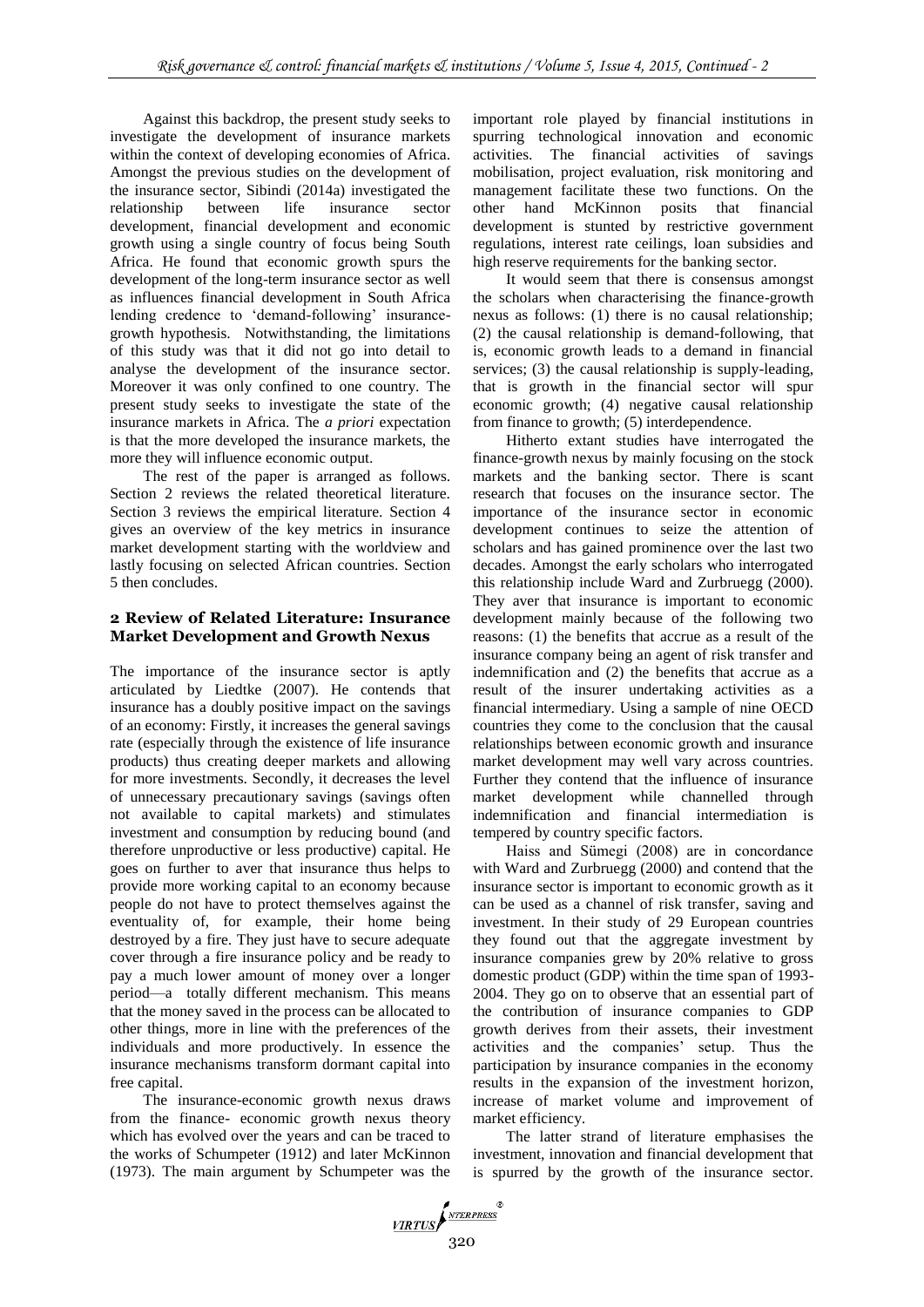According to the proponents of this view, insurance companies by providing protection could affect economic growth through the channels of marginal productivity of capital, technological innovations and saving rate (Ćurak, Lončar and Poposki, 2009). Thus insurance companies indemnify the ones who suffer a loss and stabilise the financial position of individuals and firms. They go on further to note that the possibility of transfer of risks to insurance companies induces risk adverse units to buy goods and services especially those of higher values. In this way insurance sustains demand or consumption of goods and services which encourage production, employment and finally economic growth. Ćurak, Lončar and Poposki (2009) also propound that insurance companies increase the availability of funds through their innovative products which provides protection from credit risk to other financial intermediaries. In that way financial intermediaries become more willing to lend funds for financing real investments that encourage economic growth. They also contend that insurance could affect economic growth through the saving rate channel by offering various life insurance products that combine risk protection and saving benefits. Further they argue that insurers lower transaction costs or achieve economies of scale by collecting funds from dispersed economic units who pay relatively small premiums and by allocating these amassed funds to deficit economic units in order to finance large projects.

According to Azman-Saini and Smith (2011) insurance companies as financial intermediation agents create another dimension of competition in the market for intermediated saving which is expected to promote productive efficiency. Furthermore improved financial intermediation services allow investors to hold diversified investment portfolios, which facilitate a willingness to invest in risky high-productivity projects. Moreover, insurance markets boost liquidity which facilitates a flow of funds to capitalaccumulating projects, resulting in the expansion of the economy. Further they posit that insurance may also have an indirect impact on output growth via its potential impact on the development of banks and stock markets. They contend that, for example, the provision of protection services to customers against risks that might otherwise leave them unable to repay their debts may promote bank lending.

# **3 Review of the Empirical Literature**

Outreville (1990) investigated the economic significance of insurance markets in 55 developing countries. He set out to investigate empirically the relationship between property-liability insurance premiums and economic and financial development. He finds evidence in support of the supply-led growth hypothesis. That is the causal relationship runs from the insurance market to economic growth. Further he

contends that the economic significance of insurance markets is low in developing countries.

Notwithstanding the growth and influence of insurance markets on economic output in the developing countries, they have not yet attained a size or reached a stage of sophistication which characterise the insurance markets of developed economies (Couroux and Outreville, 1992). Further they also aver that insurance supervision is a fundamental requirement for the sound development of insurance activities and that insurance activities properly supervised play an important role in the process of economic growth of every country.

Ward and Zurbruegg (2000) examined the relationship between economic growth and growth in the insurance industry for nine OECD countries. Using annual data they conducted a bivariate cointegration analysis and also tested for causality by regressing the real GDP against the total real premiums in each country from 1961 to 1996. They found out that in some countries the insurance industry Granger causes economic growth, and in other countries economic growth Granger causes the insurance sector development.

Haiss and Sümegi (2008) investigated the impact of insurance investment and premiums on GDP growth in Europe. They conducted a cross-country panel data analysis for 29 European countries for the period 2005 to 2009. The insurance indicators that they used are the gross premium income as a total sum of life and non-life premium income and total investments. They separated the aggregate sample into a group of mature market economies (mainly the "old" EU-15) and the other one consisting of former transition economies mainly the new EU member states from Central and Eastern Europe (CEE). Their results showed evidence for a correlation between insurance investments and GDP growth for EU-15 countries with mature financial markets and a shortrun connection between non-life expenditure and GDP for the emerging market-type CEE countries.

Arena (2008) examined the causal relationship between the insurance market activity and economic growth in both developed and developing countries. He employed insurance penetration (insurance premiums as a percentage of GDP) as a proxy for insurance market development. By using generalised method of moments (GMM) for dynamic models of panel data for 55 countries between 1976 and 2004, he found a robust evidence for this relationship. He found that both life and non-life insurance have a positive and significant causal effect on economic growth

Ćurak, Lončar and Poposki (2009) using an endogenous growth model and panel data estimation techniques examined whether life and non-life insurance individually or collectively contribute to economic growth across a sample of 10 transition European member countries for the period 1992 to 2007. The proxy that they used for insurance development is insurance penetration. Their results

VIRTUS ANTERPRESS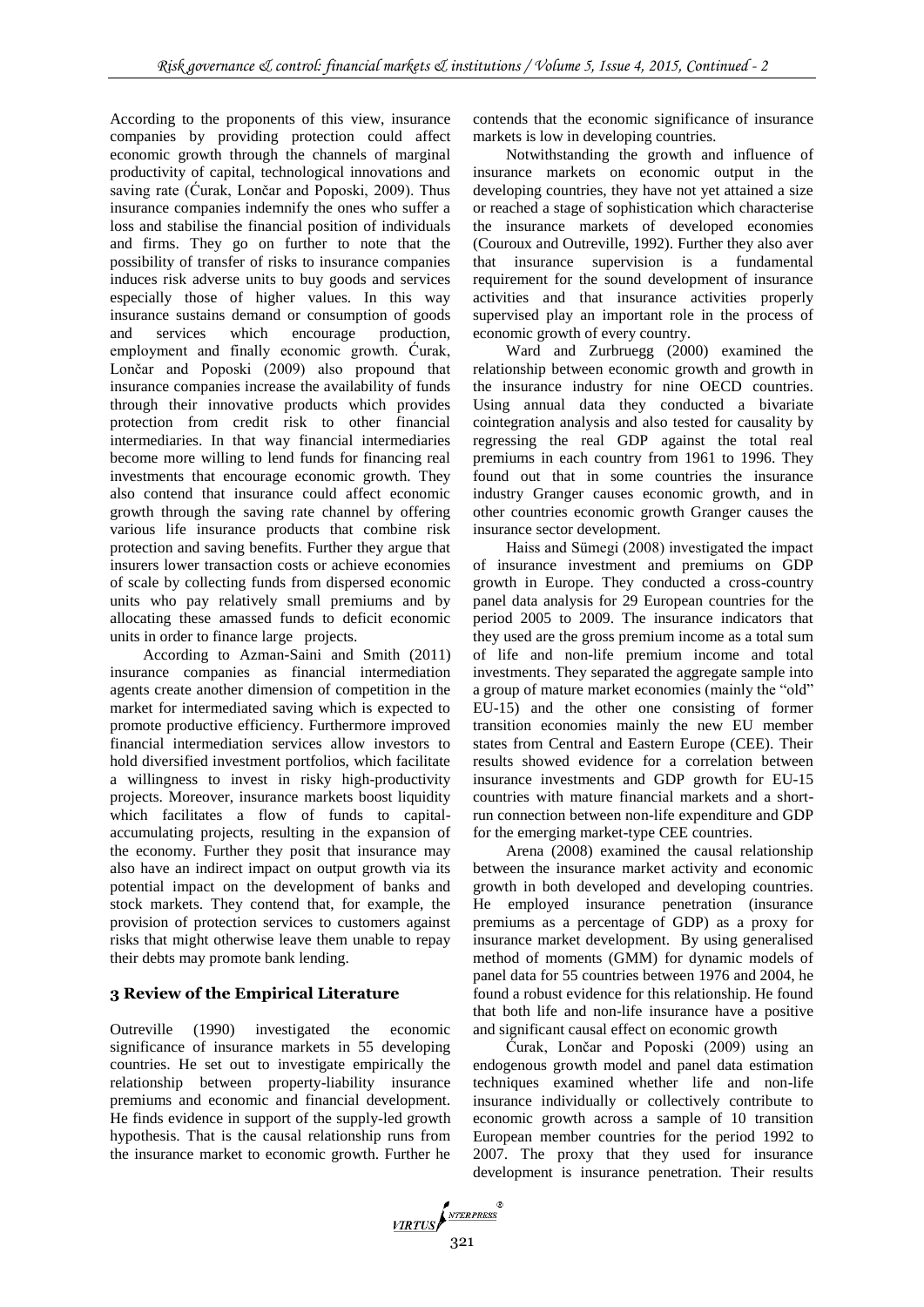indicated that insurance sector development positively and significantly promotes economic growth. The results were confirmed in terms of life, non-life insurance as well as total insurance.

Han, Li, Moshirian, et al (2010) investigated the relationship between insurance development and economic growth by employing generalised method of moments (GMM) models on a dynamic panel data set of 27 economies for the period 1994-2005. They used insurance density (premiums per capita) as a proxy for the insurance sector development. They found fairly strong evidence in favour of the hypothesis that insurance development contributes to economic growth. They find out that for the developing countries the overall insurance development, life insurance and non-life insurance development play a much important role than they do for the developed economies.

Ching, Kogid and Furuoka (2010) examined the existence of a causal relationship between the life insurance sector and economic growth in Malaysia by applying the Johansen cointegration test and the Granger causality test based on the Vector Error Correction Model (VECM). They used the total assets of the life insurance sector as an indicator for life insurance. They found out that there existed more than one cointegrating relationship between the real GDP and the total assets of life insurance sector. The study further showed that the real GDP of Malaysia was Granger caused by the total assets of Malaysian life insurance sector in the short run.

Azman-Saini and Smith (2011) investigated the impact of insurance sector development on output growth, capital accumulation and productivity improvement using data from 51 countries (both developing and developed) for the period 1981-2005. They employed the life insurance penetration ratio as a proxy for the development of insurance markets. Making use of panel data methods of analysis they find evidence that insurance sector development affects growth predominantly through productivity improvement in developed countries, while in developing countries it promotes capital accumulation.

Islam (2012) utilised the error correction mechanism to test the causal relationship between the development of non-bank financial intermediaries (NBFIs) and economic growth in Malaysia over the period 1974-2004. He used the financial assets as the proxy for NBFI development. He then conducted Granger causality tests based on the vector error correction mechanism (VECM) and found out that there is a unique long-run causality running from nonbank financial intermediaries to economic growth.

Horng, Chang and Wu (2012) tested for a dynamic relationship amongst insurance demand, financial development and economic growth in Taiwan between 1961 and 2006. They used a three variable Vector Autoregressive (VAR model) with insurance density (premiums per capita) utilised as the proxy for insurance demand. They found out that in

the short run, economic growth Granger causes insurance demand and financial development Granger causes economic growth. These results supported the 'supply-leading theory' link from financial development to economic growth and the 'demandfollowing theory' link from economic growth to insurance demand.

Chi-Wei, Hsu-Ling and Guochen (2013) applied the bootstrap Granger causality test to examine the relationship between insurance development and economic growth in 7 Middle Eastern countries. They used insurance density as the indicator for insurance development. They found evidence for bi-directional causality between the life insurance sector and economic growth in the higher income countries such as United Arab Emirates, Kuwait and Israel. They also found that economic growth Granger causes non-life insurance development in the low income countries of Oman, Jordan and Saudi Arabia.

Chang, Lee and Chang (2013) studied the relationship between insurance and economic growth by conducting a bootstrap panel Granger causality test using data from 10 OECD countries over the period of 1979-2006. They employed the life insurance, non-life insurance premiums and total insurance premiums as the proxies for insurance market activities. Their results were mixed and they found evidence of oneway Granger causality running from insurance activities to GDP in 5 out of OECD countries, namely France, Japan, Netherlands, Switzerland and the UK. Thus insurance is of great importance for economic growth in these countries. Secondly they found evidence of one-way Granger causality running from GDP to insurance activities in Canada (for life insurance activity), Italy (for total and life insurance activities) and the US (for total and non-life insurance activities). This result indicated that economic growth can increase demand of insurance and thus lead to the development of insurance markets. Thirdly they found out that in the US, there was two-way Granger causality (feedback) between life insurance activity and GDP lending credence to both the "supplyleading" and "demand-following" hypotheses. This result suggested that in the US the life insurance market and economic growth are both endogenous indicating that they mutually influence each other. Finally they found no causal relationship between insurance activities and GDP in Belgium (for all insurance activities), Canada (for total and non-life insurance activities), Italy (for non-life insurance activity) and Sweden (for life insurance activity). These results were consistent with the "neutrality hypothesis" for the insurance-growth nexus. This implied that insurance development and economic growth may not influence each other in those sectors and in Belgium.

Lastly, Sibindi (2014b) investigated the causal relationship between the life insurance sector, financial development and economic growth in South Africa for the period 1990 to 2012 by applying the

VIRTUS<br>322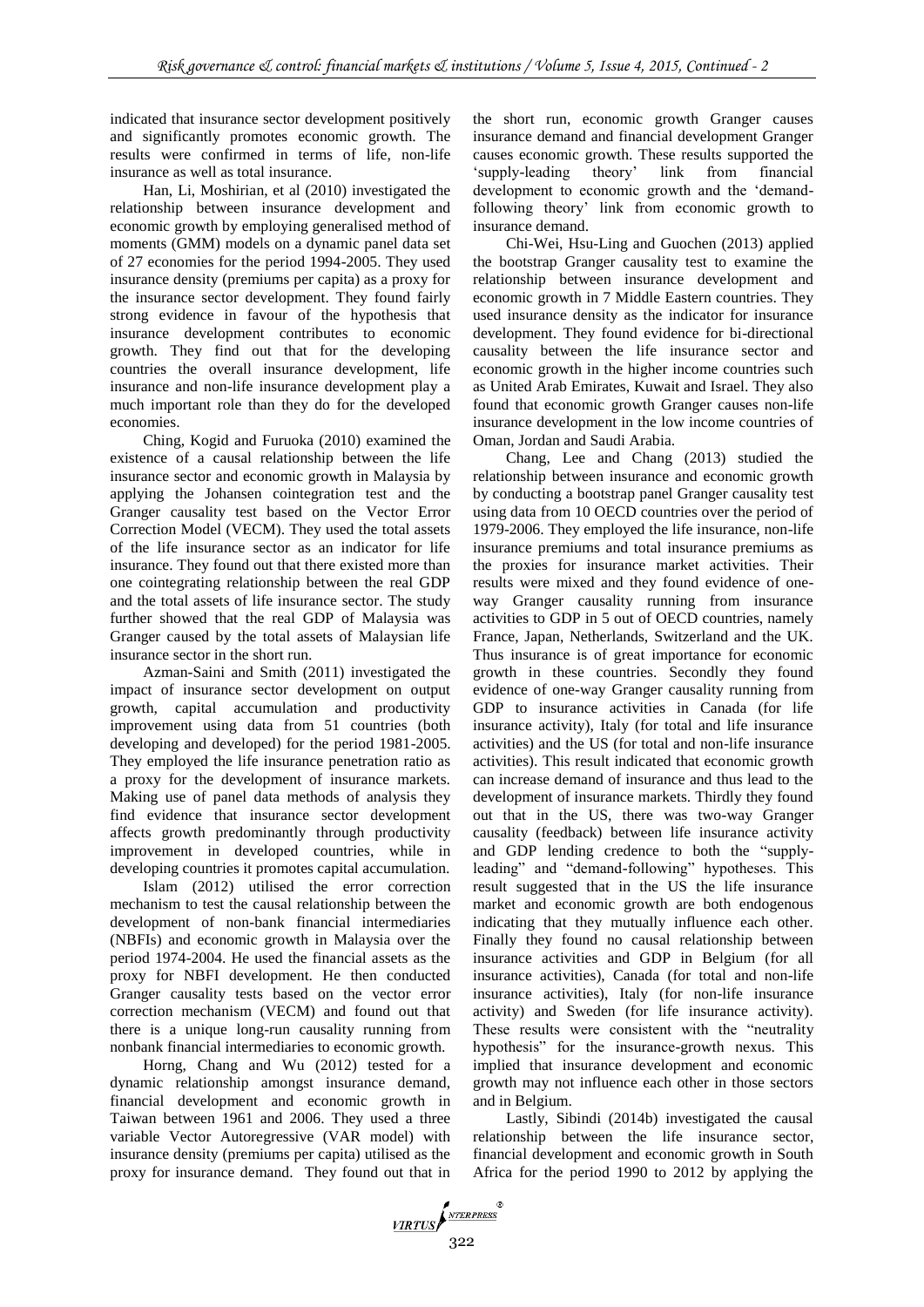ARDL bounds testing procedure. He employed life insurance density as the proxy for life insurance development, real per capita growth domestic product as the proxy for economic growth and real broad money per capita as the proxy for financial development. Further he tested for cointegration amongst the variables by applying the bounds test and then proceeded to test for Granger causality based on the error correction model. His results document that the variables were cointegrated and move in tandem to each other in the long-run and also indicated that the direction of causality ran from the economy to the life insurance sector in the short-run which is consistent with the "demand-following" insurance-growth hypothesis.

# **4 An Overview of Insurance Markets**

The global trends in insurance markets are described in this section. In the first sub-section, firstly, we review the premium volumes to measure the insurance market development. Secondly, we employ the insurance density to describe the trends in insurance market developments. Thirdly we utilise the insurance penetration rates to analyse the trends in insurance market developments. In the second subsection we consider a sample of 10 African countries and compare and contrast the level of development of their insurance markets.

# *4.1 Global Trends in Insurance Market Development*

The total global premium volume continues to grow over the years from roughly USD 3,44 trillion in 2005 to about USD 4,77 trillion in 2014 (Refer to Table 1). North America has the highest premium volume with USD 1.19 trillion and USD 1.41 trillion registered in 2005 and 2014 respectively. Europe is ranked second with a premium volume of USD1.33 trillion and USD 1.70 trillion in 2005 and 2014 respectively. Further, Asia comes third, followed by Latin America and the Caribbean and then the Oceania. Africa has consistently contributed the least to the global total premium volume. Notwithstanding, this figure has increased marginally over the years from a paltry USD 43 billion in 2005 to a highest of roughly USD 72 billion in 2012. In percentage terms this translates to 1.44% in 2005 to a highest of 1.55% in 2012. Expectedly, there is a kink in premium volume during the period corresponding to the global financial crises of 2007 to 2009 whereby, the total premium volume of the African countries recede to 1.30% of total global premium volume in 2007 and a lowest of 1.21% of total global premium volume in 2009.

Similarly, the global life insurance premiums are on an upward trajectory. In 2005 the global life insurance premiums registered were close to USD1,99 trillion as compared to USD2,65 trillion registered in 2014 (Refer to Table 2). Europe accounts for the bulk of life insurance premiums with close to USD807 billion and USD1 trillion premiums registered in 2005 and 2014 respectively. Asia comes second with life premiums ranging between USD 578 billion and USD892 billion between the years 2005 and 2014. North America comes third with life premium volumes of USD532 billion and USD580 in 2005 and 2014 respectively. Latin America and the Caribbean have now outpaced the Oceania in terms of development of the life insurance segment over the years. They are now fourth ranked, with life premium volumes of USD 23 billion and USD75 billion in 2005 and 2014 respectively. Comparatively the Oceania registered premiums of USD26 billion and USD58 billion for the same period under review. Africa occupies last position with the life premium volume increasing from roughly USD 29 billion in 2005 to USD 46 billion in 2014. In terms of global life insurance volume, Africa accounted for 1.73% of the global life insurance volume in 2015 up from 1.48% of the global life insurance volume in 2005.

For non-life insurance premium volume, in 2005, USD1.44 trillion premiums were recorded and this figure would grow to USD2.12 trillion in 2014 (Refer to Table 3). Of these totals Africa accounted for a meagre USD23.2 billion in 2014 up from USD12.8 billion in 2005. In percentage terms this translates to 0.89% in 2005 to 1.09% in 2014. The African market exhibits stagnation from the years 2010 to 2012 with the non-life premium volume accounting for 1.13% of the global non-life insurance volume. Comparatively, North America dominates the non-life insurance market segment with premium volumes between USD 655 billion and USD825 billion for the years 2005 and 2015 respectively. For the same period, Europe comes second with premiums of USD 525 billion and USD695 billion respectively. Asia comes third with non-life premium volumes of USD187 billion and USD425 billion in 2005 and 2014 respectively. Latin America and the Caribbean ranks fourth have recorded non-life premium volumes of USD35 billion in 2005 and USD113 billion in 2014. The Oceania comes fifth, with non-life insurance segment having recorded premium volumes of USD29 billion and USD42 billion in 2005 and 2014 respectively.

The second metric that we consider in the appraisal of insurance markets development is insurance density. This is defined as premiums per capita. The higher the metric, the more developed is the insurance market deemed. In tandem with the premium volume metric, Africa fares badly if this yardstick is employed. The total insurance density (total of life premiums and non-life premiums divided by total population) of the continent is meagre as compared to the other continents (Refer to Figure 1). For all the years under consideration it is below USD100. In other words households in Africa spend less than USD100 per year on insurance products. The world average total insurance density is close to USD700 as of the year 2014. North America leads the

 $VIRTUS \n \begin{cases} \n \text{NTERPRESS} \\
323\n \end{cases}$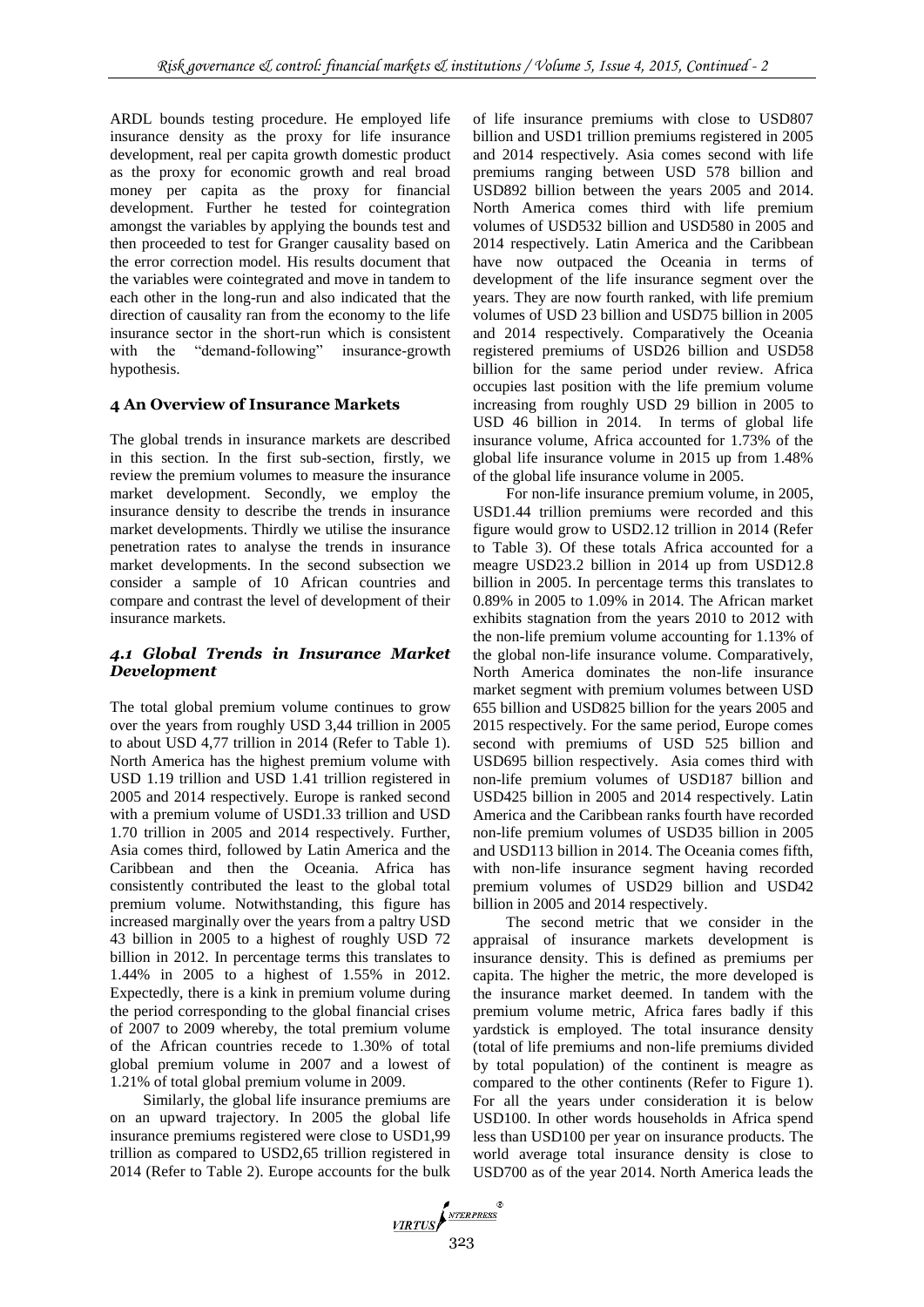pack with an insurance density of just under USD 4000 as of 2014. This is followed by the Oceania with an annual average insurance spend of USD 2600 per household in 2014. In third place is Europe with an insurance density of close to USD 2000 as in 2014. Africa comes last with an insurance density of USD 61 as of 2014.

**Table 1.** Global Trends in Total Premiums Volume for the Period 2005 to 2014 (in millions USD)

|                             | 2005    | 2006    | 2007    | 2008    | 2009    | 2010    | 2011    | 2012    | 2013    | 2014    |
|-----------------------------|---------|---------|---------|---------|---------|---------|---------|---------|---------|---------|
| Africa                      | 42353   | 49816   | 53810   | 52625   | 49502   | 63494   | 69274   | 71350   | 69938   | 68974   |
| North America               | 187853  | 1253925 | 1330674 | 1344105 | 1249254 | 1275854 | 1342502 | 1398468 | 1391105 | 1405816 |
| Latin America and Caribbean | 58662   | 71542   | 89860   | 106804  | 109827  | 128183  | 154559  | 169666  | 178022  | 188225  |
| Europe                      | 1332319 | 1509995 | 1764047 | 1701480 | 1617597 | 1607270 | 1647382 | 1541124 | 1619997 | 1697529 |
| Asia                        | 765238  | 789250  | 844929  | 935428  | 1008132 | 1173432 | 1284361 | 1337612 | 1252376 | 1317566 |
| Ocenia                      | 55865   | 58249   | 68889   | 78536   | 67346   | 82099   | 97627   | 86875   | 89731   | 100140  |
| World                       | 3442290 | 3732808 | 4152210 | 4218979 | 4101658 | 4330332 | 4595704 | 4605095 | 4601169 | 4778248 |
| World Market Share (%)      | .23     | .33     | 1.30    | 1.25    | 1.21    | 1.47    | 1.51    | l.55    | 1.52    | 1.44    |
|                             |         |         |         |         |         |         |         |         |         |         |

Source: author's own compilation, data from Swiss Re (various Sigma reports)

**Table 2.** Global Trends in Life Premiums Volume for the Period 2005 to 2014 (in millions USD)

|                             | 2005    | 2006    | 2007    | 2008    | 2009    | 2010    | 2011    | 2012    | 2013    | 2014    |
|-----------------------------|---------|---------|---------|---------|---------|---------|---------|---------|---------|---------|
| Africa                      | 29494   | 35635   | 37661   | 36361   | 32631   | 43092   | 46903   | 48907   | 47220   | 45796   |
| North America               | 532848  | 571765  | 624558  | 625032  | 546829  | 557007  | 595701  | 621571  | 586174  | 580358  |
| Latin America and Caribbean | 23269   | 28935   | 36338   | 41713   | 42544   | 64329   | 54397   | 72718   | 74731   | 75245   |
| Europe                      | 807708  | 936998  | 1114090 | 996122  | 955373  | 957084  | 940135  | 881398  | 933289  | 1002728 |
| Asia                        | 578557  | 590673  | 627758  | 695843  | 748355  | 866185  | 923988  | 857277  | 956023  | 892318  |
| Ocenia                      | 26826   | 29182   | 35807   | 43894   | 33614   | 39435   | 46776   | 45461   | 47577   | 58103   |
| World                       | 1998702 | 2193175 | 2476212 | 2438966 | 2359346 | 2517200 | 2618833 | 2626078 | 2546269 | 2654549 |
| World Market Share (%)      | 1.48    | .62     | 1.52    | 1.49    | 1.38    | 1.71    | .79     | 1.86    | 1.85    | 1.73    |

Source: author's own compilation, data from Swiss Re (various Sigma reports)

| <b>Table 3.</b> Global Trends in Non-Life Premiums Volume for the Period 2005 to 2014 (in millions USD) |  |  |
|---------------------------------------------------------------------------------------------------------|--|--|
|---------------------------------------------------------------------------------------------------------|--|--|

|                             | 2005    | 2006    | 2007    | 2008    | 2009   | 2010    | 2011   | 2012    | 2013    | 2014    |
|-----------------------------|---------|---------|---------|---------|--------|---------|--------|---------|---------|---------|
| Africa                      | 12860   | 14182   | 16150   | 16264   | 16872  | 20402   | 22371  | 22443   | 22718   | 23178   |
| North America               | 655005  | 682159  | 706116  | 719072  | 702425 | 718847  | 746800 | 776897  | 804930  | 825457  |
| Latin America and Caribbean | 35393   | 42607   | 53522   | 65091   | 67283  | 73786   | 89230  | 96948   | 103291  | 12979   |
| Europe                      | 524611  | 572997  | 649957  | 705358  | 662224 | 650186  | 707247 | 659726  | 686708  | 694801  |
| Asia                        | 186681  | 198577  | 217171  | 239585  | 259777 | 307248  | 360373 | 381589  | 395099  | 425248  |
| Ocenia                      | 29039   | 29067   | 33082   | 34643   | 33731  | 42664   | 50851  | 41414   | 42154   | 42036   |
| World                       | 1443588 | 1539633 | 1675998 | 1780013 | 742312 | 1813132 | 197687 | 1979017 | 2054900 | 2123699 |
| World Market Share (%)      | 0.89    | 0.92    | 0.96    | 0.91    | 0.97   | 1.13    | 1.13   | 1.13    | 1.11    | 1.09    |

Source: author's own compilation, data from Swiss Re (various Sigma reports)

The third metric that we consider is the insurance penetration rates. Insurance penetration is defined as the ratio of insurance premiums to the gross domestic product. The higher the insurance penetration the more developed the insurance market. We consider the total insurance penetration rates (total of life insurance premiums and non life insurance premiums as a percentage of gross domestic product). Using this metric, North America dominates with the highest total insurance rates between 2005 and 2014 (Refer to Figure 2).

At its peak in 2004, the insurance penetration rate for North America was just below 9% and this has receded to 7.3% in 2014. Europe comes second with penetration rates that range between 8.4% in 2006 and 7.5% in 2014. The world average total insurance penetration rates ranges from roughly 7.5% in 2005 to 6.2% in 2014. Africa is fifth ranked in terms of total insurance penetration rates having recorded close to

5% in 2005 and this decreases to roughly 3% in 2014. Latin America and the Caribbean comes last with penetration rates of close to 2% in 2005 to roughly 3% in 2014.

## *4.2 Trends in Insurance Market Development of Countries*

In this section we document the important insurance market development metrics for the top 10 African countries. We consider a ten year period of 2005 to 2014. Our sample of countries includes South Africa, Nigeria, Egypt, Algeria, Angola, Morocco, Tunisia, Kenya, Namibia and Mauritius.

The non-life insurance market in Africa exhibits patterns of sustained growth in premium volumes. South Africa has the most developed insurance market. This trend is evidenced in the non-life

VIRTUS INTERPRESS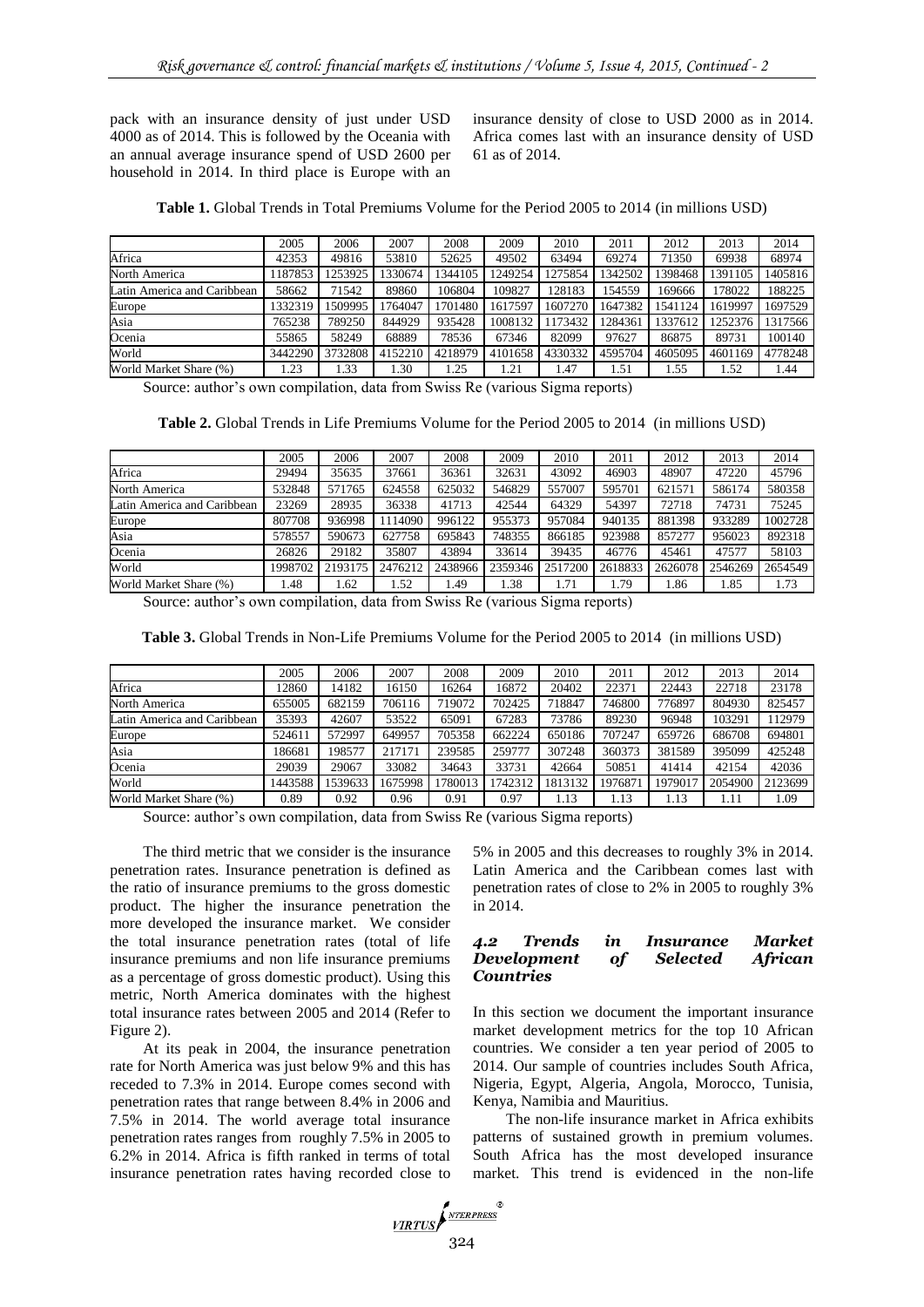insurance market (See Figure 3). Non-Life Premium volumes in South Africa grow from roughly USD 7.2 billion in 2005 and are highest in 2011 at levels around USD11 billion. The premium volume decreases to levels around USD 9.4 billion in 2014. All the other African countries except Namibia and South Africa exhibit growth of the non-life insurance market for the period 2005 to 2014. Morocco is second ranked with a premium volume of close to USD3 billion registered in 2014. Algeria comes third

with non-life premiums of close to USD1,5 billion registered in 2014. For the same period under consideration clustered within the premium volume range of USD1,4 billion and USD1 billion are Nigeria, Egypt, Angola and Kenya. Tunisia is eighth ranked with premiums of USD750 million recorded in 2014. Namibia and Mauritius are ranked ninth and tenth respectively with non-life premium volumes of roughly US280 million and US240 million respectively recorded in 2014.





Source: author's own compilation, data from Swiss Re (various Sigma reports)



**Figure 2.** Global Trends in Total Insurance Penetration for the Period 2005 to 2014

Source: author's own compilation, data from Swiss Re (various Sigma reports)

Compared to the non-life insurance segment with the exception of South Africa, Namibia and Mauritius, the life insurance market segment is the least developed in Africa. Thus the non-life insurance dominates the life insurance segment in terms of premium volume in most of the countries in the

 $\frac{VIRTUS}{325}$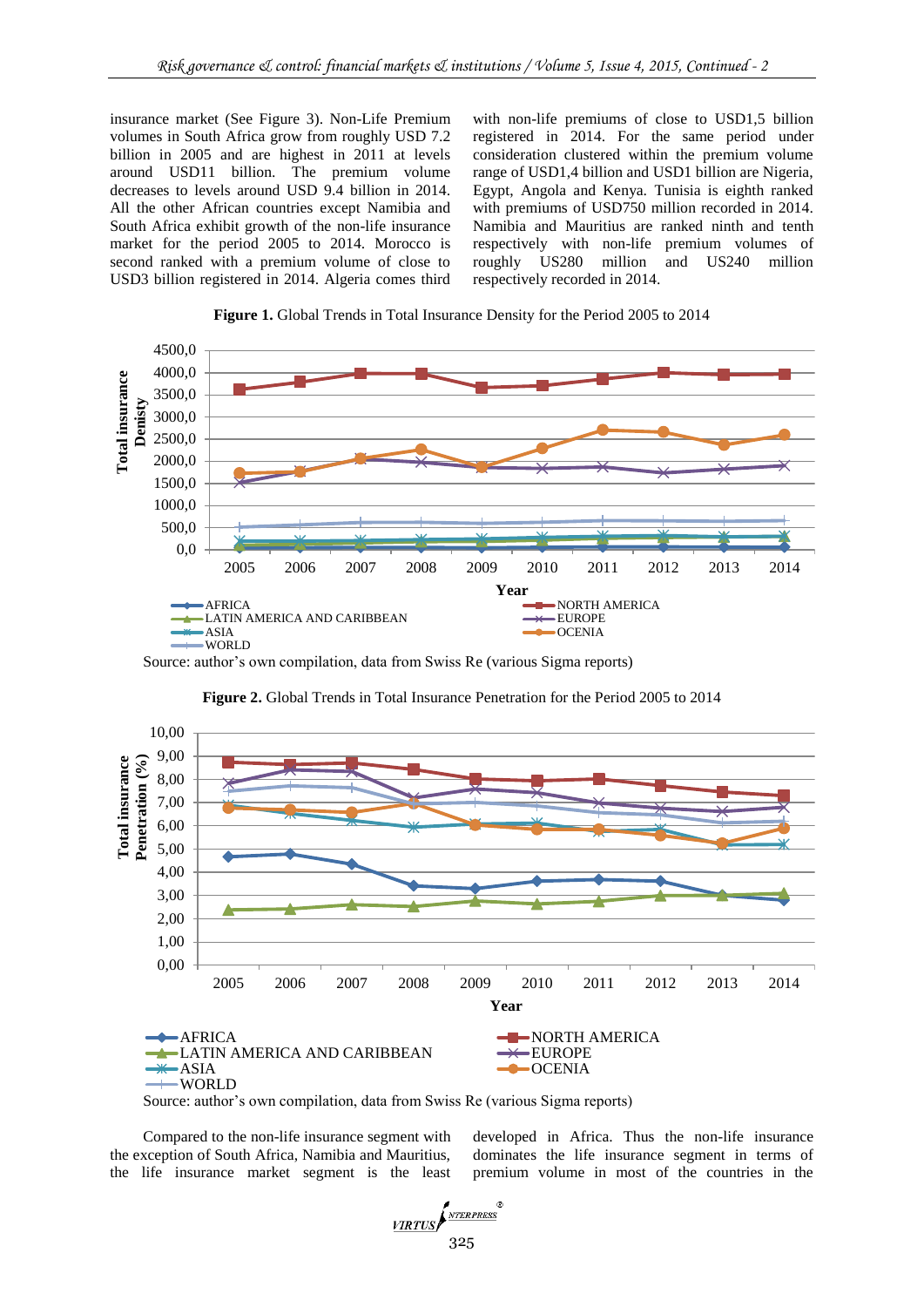sample. The exception is with South Africa, Namibia and Mauritius whereby the life insurance segment dominates the non-life insurance segment in premium volumes. For instance the life premium volume recorded in South Africa is closest to USD40 billion compared to the non-life premium of roughly USD9,4 billion recorded in 2014 (Refer to Figure 4). As such South Africa has the most developed life insurance market. Comparatively, Algeria has the least

developed life insurance market. In 2014, Algeria recorded life premium volumes of a paltry USD100 million as compared to the non-life insurance sector where it is third ranked in Africa and registered a premium volume of USD1,5 billion. Notwithstanding the low level of life premiums as compared to non-life premiums, by and large the African life insurance market segment depicts signs of growth.





Source: author's own compilation, data from Swiss Re (various Sigma reports)

**Figure 4.** Trends in Life Insurance premiums of African Countries (in millions of US dollars)



Source: author's own compilation, data from Swiss Re (various Sigma reports)

VIRTUS 326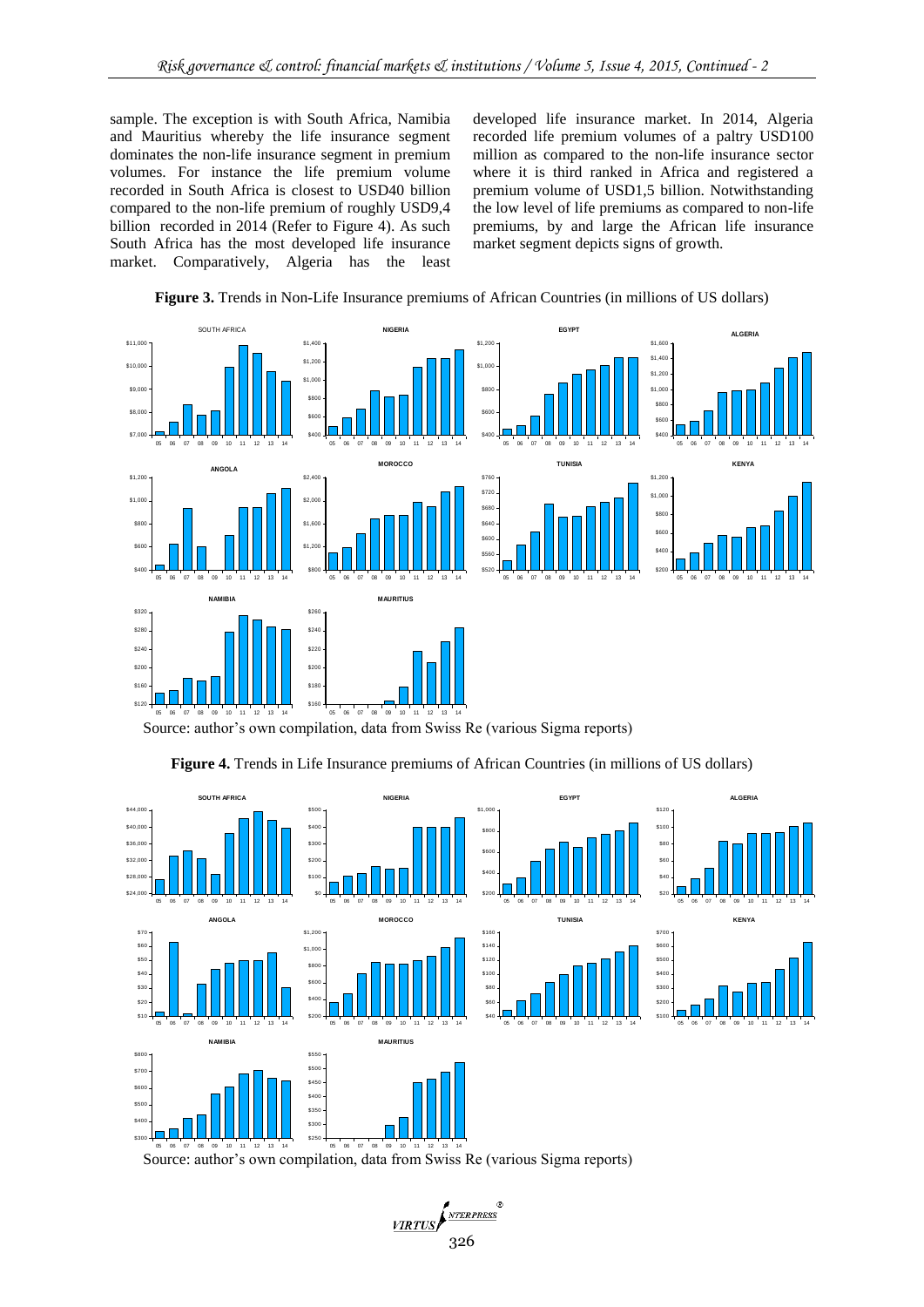The third metric that we consider to compare the level of development of the insurance markets in our sample of African countries is the insurance penetration ratio. This metric is divided into three categories—being, the total insurance penetration ratio (which considers the insurance penetration ratio for the whole industry), non-life insurance penetration ratio and the life insurance penetration ratio. In tandem with our previous analysis when we considered premium development, South Africa comes first with the highest penetration ratios for our sample of African countries. The total insurance

penetration rate for South Africa is closest to 14% in 2014 (Refer to Figure 5). Further in the case of South Africa, Namibia and Mauritius it can be deduced that the life-insurance segments dominate the non-life insurance segments as evidenced by the trends in life insurance penetration ratio curves which are above the respective non-life penetration ratio curves. In terms of total insurance market development, the countries are ranked as in Table 4. Suffice to highlight that South Africa has the most developed insurance market, whilst Nigeria has the least developed insurance market.



#### **Figure 5.** Trends in Insurance Penetration rates of African Countries

Source: author's own compilation, data from Swiss Re (various Sigma reports)

| Table 4. The Ranking of African Countries in terms of Insurance Penetration Rates in 2014 |  |
|-------------------------------------------------------------------------------------------|--|
|-------------------------------------------------------------------------------------------|--|

| Name of<br>Country | <b>Total Insurance Segment</b><br>Rank | <b>Life Insurance Segment</b><br>Rank | <b>Non-Life Insurance</b><br><b>Segment Rank</b> |  |  |
|--------------------|----------------------------------------|---------------------------------------|--------------------------------------------------|--|--|
| South Africa       |                                        |                                       |                                                  |  |  |
| Nigeria            | 10                                     | Λ                                     | 10                                               |  |  |
| Algeria            |                                        |                                       |                                                  |  |  |
| Angola             |                                        | 10                                    |                                                  |  |  |
| Morocco            |                                        |                                       |                                                  |  |  |
| Mauritius          |                                        |                                       |                                                  |  |  |
| Namibia            |                                        |                                       |                                                  |  |  |
| Tunisia            |                                        |                                       |                                                  |  |  |
| Kenya              |                                        |                                       |                                                  |  |  |
| Egypt              |                                        |                                       |                                                  |  |  |

Source: author's own compilation, data from Swiss Re (2015)

$$
\underbrace{\text{VIRTUS}}_{327}
$$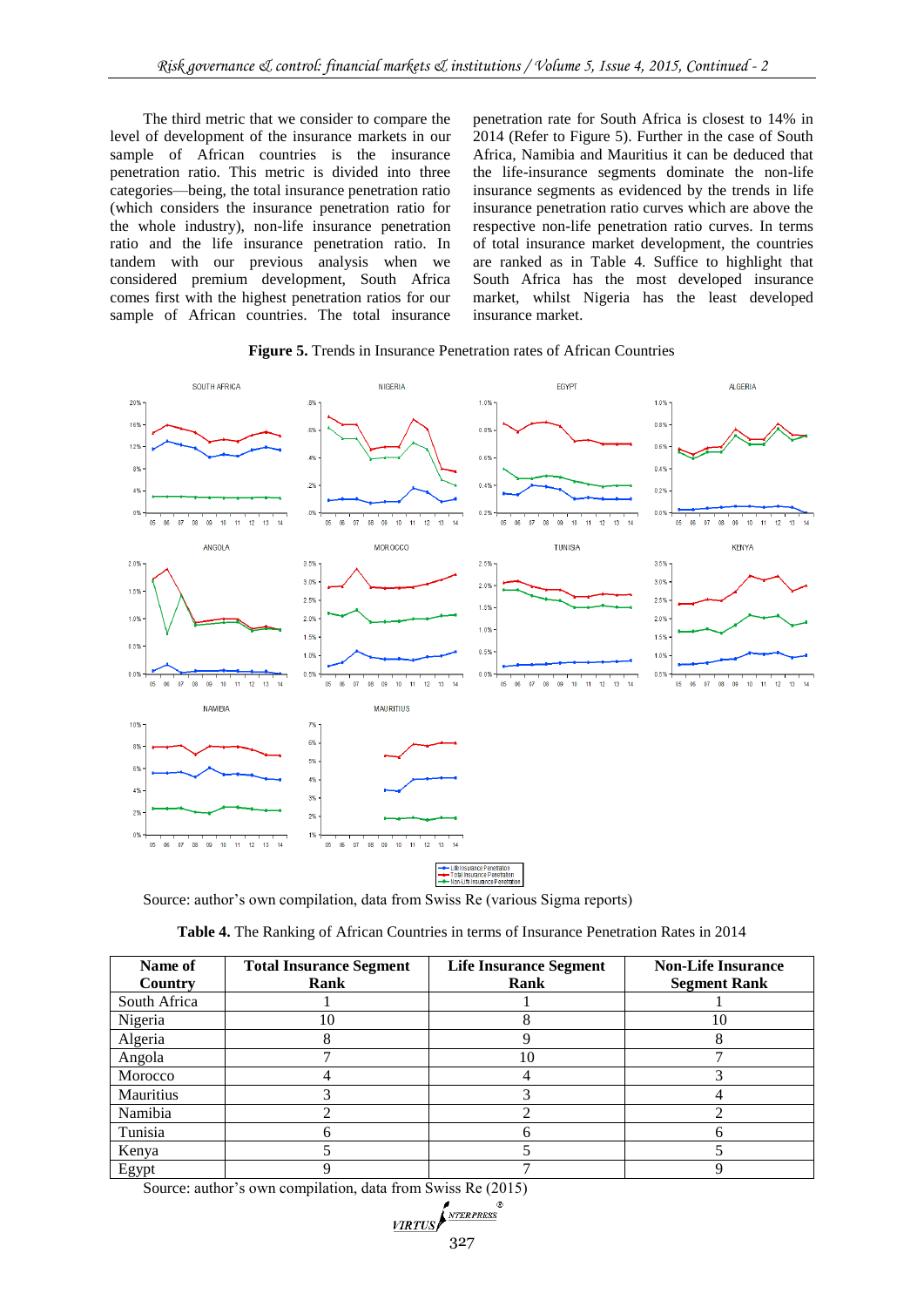The fourth metric that we consider to appraise African insurance markets is insurance density. When employing this measure to analyse the insurance markets in Africa replicates nearly the same results as when using other metrics we have considered before (Refer to Table 5). There is sustained growth in the insurance density variable for all countries other than South Africa and Namibia (See Figure 6). However South Africa remains ahead of the pack with a per capita spend on insurance of close to USD900. To the contrary, Nigeria is ranked last with a per capita premium spend of USD10.



**Figure 6.** Trends in Insurance Density of African Countries

Source: author's own compilation, data from Swiss Re (various Sigma reports)

| Name of        | <b>Total Insurance Segment</b> | <b>Life Insurance Segment</b> | <b>Non-Life Insurance</b> |  |  |
|----------------|--------------------------------|-------------------------------|---------------------------|--|--|
| <b>Country</b> | Rank                           | Rank                          | <b>Segment Rank</b>       |  |  |
| South Africa   |                                |                               |                           |  |  |
| Nigeria        | 10                             |                               | 10                        |  |  |
| Algeria        |                                | Λ                             |                           |  |  |
| Angola         | n                              | 10                            | n                         |  |  |
| Morocco        |                                |                               |                           |  |  |
| Mauritius      |                                |                               |                           |  |  |
| Namibia        |                                |                               |                           |  |  |
| Tunisia        |                                | h                             |                           |  |  |
| Kenya          |                                |                               |                           |  |  |
| Egypt          |                                |                               |                           |  |  |

**Table 5.** The Ranking of African Countries in terms of Insurance Densities in 2014

Source: author's own compilation, data from Swiss Re (2015)

Finally we consider the gross domestic per capita. The overall pattern that emerges is that the higher the gross domestic capita the higher the insurance density. As such there is comovement between the insurance density and per capita gross domestic variables. Of the sample under consideration, South Africa and Namibia have the highest per capita gross domestic products (Refer to Figure 7). Correspondingly, they also have the highest insurance densities as has been demonstrated in the

above foregoing. Moreover of all the countries in the sample, these two countries show signs of slowdown both in insurance densities and per capita gross domestic products for the years 2013 and 2014 (Refer to Figure 6 and Figure 7). For all other countries in the sample, there is a sustained increase in both the insurance density and per capita gross domestic products for the period under review. The inference that we can draw from this is that the insurance market and economic output influence each other.

$$
\underbrace{\text{VIRTUS}}_{228}
$$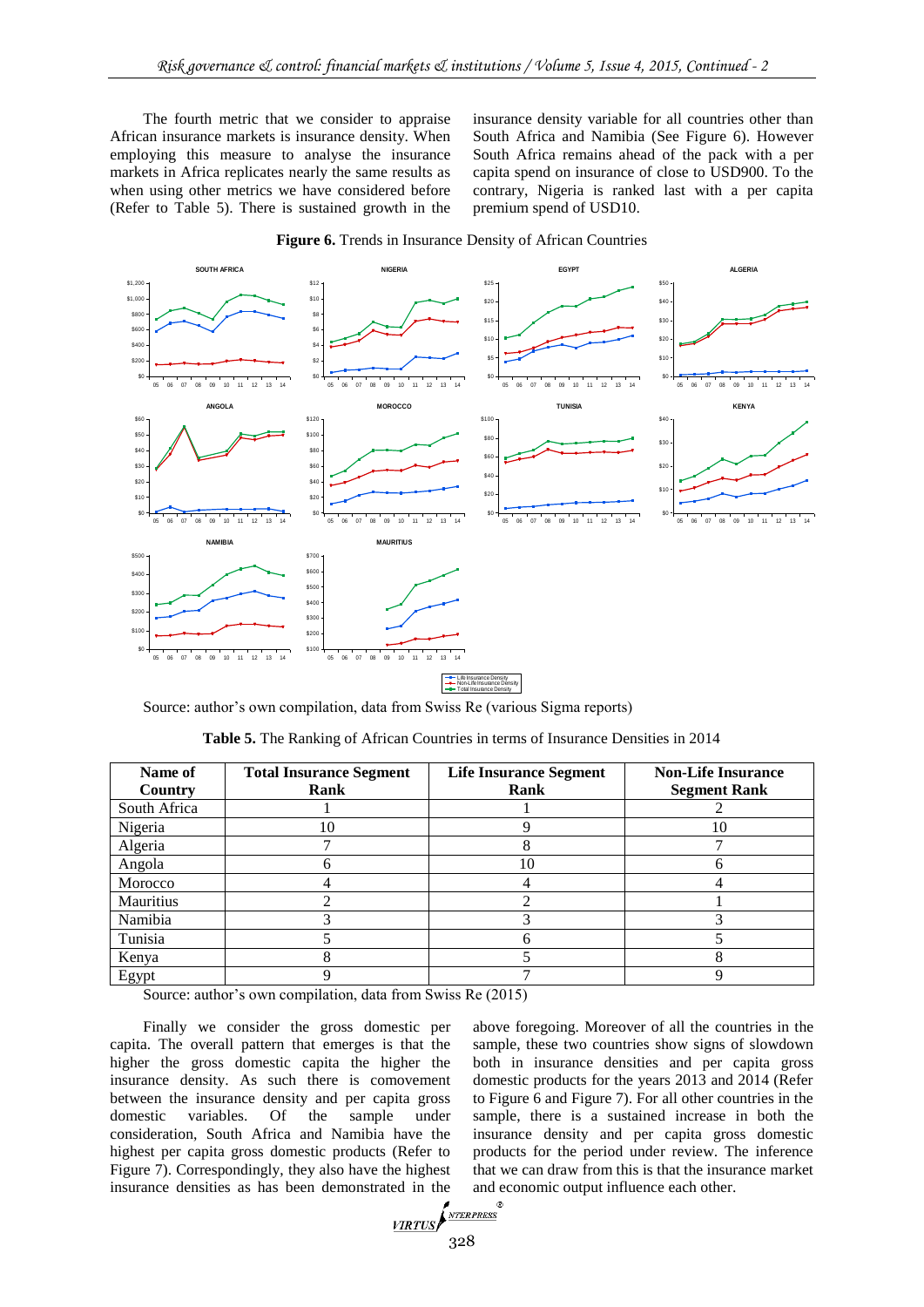

#### **Figure 7.** Trends in Per Capita Gross Domestic Product of African Countries

Source: author's own compilation, data from Swiss Re (various Sigma reports)

# **5 Conclusion**

In this article we have analysed the trends in the development of the global insurance markets with special emphasis placed on Africa. We employed four metrics to appraise the state of the insurance markets. These were; (1) premium volume, (2) insurance density and (3) insurance penetration ratios. First and foremost our results document that, African insurance markets, excluding South Africa are the least developed in the world. Secondly, our results corroborate our *a priori* expectations that insurance markets development and economic output influence each other. Thus, a causal relationship exists between insurance market development and economic growth. However in the absence of econometric tests (which has been beyond the scope of this study) we cannot establish the direction of causality. Suffice to highlight that, due to the less developed state of the insurance markets in Africa, we have reason to believe that the demand-following insurance-growth relationship subsists. In other words African governments are implored to pursue policies that will grow their economies in order to develop their insurance markets.

## **References**

- 1. Arena, M. (2008), "Does Insurance Market Activity Promote Economic Growth? A Cross‐Country Study for Industrialized and Developing Countries", *Journal of Risk and Insurance,* vol. 75, no. 4, pp. 921-946.
- 2. Azman‐Saini, W. and Smith, P. (2011), "Finance and Growth: New Evidence on the Role of Insurance", *South African Journal of Economics,* vol. 79, no. 2, pp. 111-127.
- 3. Chang, T., Lee, C. and Chang, C. (2013), "Does insurance activity promote economic growth? Further evidence based on bootstrap panel Granger causality

test", *The European Journal of Finance,* , no. aheadof-print, pp. 1-24.

- 4. Ching, K.S., Kogid, M. and Furuoka, F. (2010), "Causal relation between life insurance funds and economic growth: evidence from Malaysia", *ASEAN Economic Bulletin,* vol. 27, no. 2, pp. 185-199.
- 5. Chi-Wei, S., Chang, H. and Guochen, P. (2013), "Tests for causality between insurance development and economic growth using asymptotic and panel bootstrap distributions.", *Economic Computation and Economic Cybernetics Studies and Research,* vol. 47, no. 3.
- 6. Couroux, M., & Outreville, J. F. (1992). The development of insurance markets of developing countries: UNCTAD's activities in the field of human resources development. Geneva Papers on Risk and Insurance. Issues and Practice, 232-243.
- 7. Ćurak, M. and Lončar, S. (2009), "Insurance Sector Development and Economic Growth in Transition Countries", *International Research Journal of Finance and Economics,* vol. 1450, pp. 2887.
- 8. Haiss, P. and Sümegi, K. (2008), "The relationship between insurance and economic growth in Europe: a theoretical and empirical analysis", *Empirica,* vol. 35, no. 4, pp. 405-431.
- 9. Han, L., Li, D., Moshirian, F. and Tian, Y. (2010), "Insurance Development and Economic Growth\*", *The Geneva Papers on Risk and Insurance-Issues and Practice,* vol. 35, no. 2, pp. 183-199.
- 10. Horng, M.S, Chang, Y.W. and Wu, T.Y. (2012), "Does insurance demand or financial development promote economic growth? Evidence from Taiwan." *Applied Economics Letters,* vol. 19, no. 2, pp. 105- 111.
- 11. Islam, M.A. (2012), "An empirical analysis of causality between development of non-bank financial intermediaries and the economic growth in Malaysia", *European Journal of Social Sciences,* vol. 30, no. 4, pp. 654-664.

 $\frac{VIRTUS}{329}$